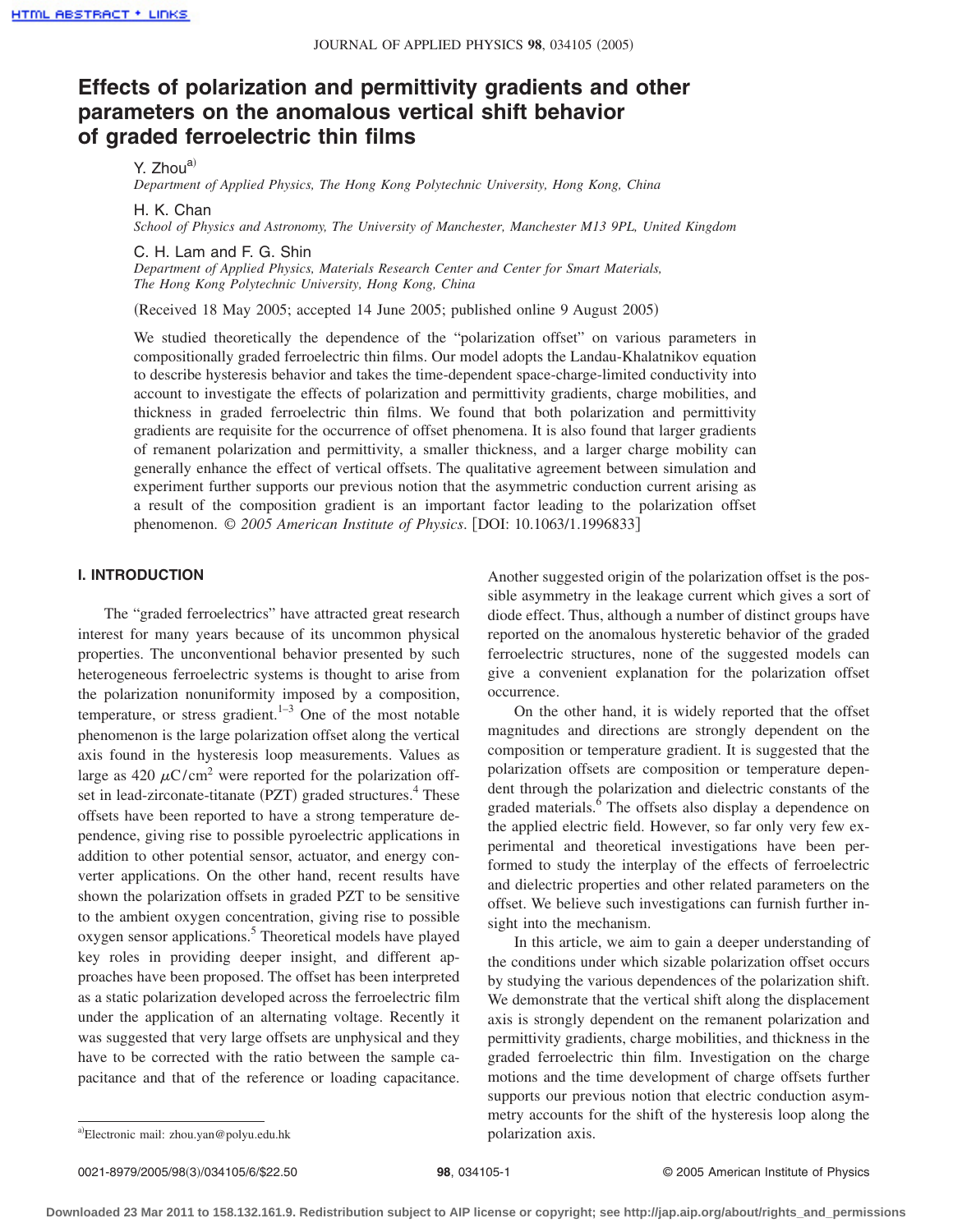#### **II. THEORY AND MODELING**

### **A. Landau-Khalatnikov kinetics of switching**

The graded ferroelectric film is considered as a stacking of *N* thin layers, each of thickness  $\Delta x = L/N$ , where *L* is the film thickness. We take  $x=0$  at the interface between the ferroelectric film and the top electrode so that the position of any layer inside the film is given by  $x = i\Delta x$ , where  $1 \le i$  $\leq N$ . The polarization and electric field at position *x* and time *t* are, respectively, denoted as  $P(x,t)$  and  $E(x,t)$ , and are defined to be along the *x* direction. The dynamics of the dipoles is modeled by the Landau-Khalatnikov equation,

$$
\gamma \frac{\partial P(x,t)}{\partial t} = -\alpha(x)P(x,t) - \beta(x)P(x,t)^3 + E(x,t) + \kappa(x)
$$

$$
\times [P(x + \Delta x, t) + P(x - \Delta x, t) - 2P(x,t)], \quad (1)
$$

where  $\gamma$  represents the viscosity that causes the delay in motion of dipole moments.  $\alpha(x) < 0$  and  $\beta(x) > 0$  are the corresponding Landau coefficients of the material at location  $x$ . The last term in Eq.  $(1)$  comes from the energy associated with polarization gradients, where  $\kappa(x)$  is the corresponding interaction coefficient between neighboring dipoles.

The kinetic equation above conforms to the equations used by a number of works, notedly Refs. 7–9, which is obtained by minimizing the free energy of the film under an applied electric field. It should be noted that  $E(x, t)$  in Eq. (1) denotes the local electric field instead of the external electric field. With this approach, the explicit consideration of the depolarization field is subsumed in the formulation. In particular, Baudry and Tournier<sup> $\prime$ </sup> have given an excellent discussion on this point, incorporating implications due to the presence of charge carriers and the nonuniformity of polarization.

A more complete expression for Eq.  $(1)$  should include the corresponding terms from the elastic energy in the free energy of the system as is done in Ref. 10. However, for the case of the compositionally graded film investigated in the present work, the contribution of the elastic energy is found to be quite insignificant by following a calculation based on the relevant equations derived in Ref. 10. Therefore we neglected the elastic energy term in this work for simplicity.

The variables in Eq.  $(1)$  are then normalized to dimensionless variables by the following relations:

$$
P^* = \frac{P}{P_S}, \quad t^* = \frac{t}{\tau}, \quad x^* = \frac{x}{\Delta x},
$$
  
\n
$$
\alpha^* = \frac{\tau \alpha}{\gamma}, \quad \beta^* = \frac{\tau P_S^2 \beta}{\gamma}, \quad E^* = \frac{\tau E}{\gamma P_S}, \quad \kappa^* = \frac{\tau \kappa}{\gamma},
$$
\n(2)

where  $P_s$  is the remanent polarization for the ferroelectric thin film and  $\tau$  is a characteristic relaxation time for the system. With normalized polarization and time parameters, Eq. (1) becomes

$$
\frac{dP^*(x^*,t^*)}{dt^*} = -\alpha^*(x^*)P^*(x^*,t^*) - \beta^*(x^*)P^*(x^*,t^*)^3
$$

$$
+E^*(x^*,t^*) + \kappa^*(x^*)[(P^*(x^*+1,t^*) + P(x^*-1,t^*) - 2P^*(x^*,t^*)].
$$
(3)

#### **B. Electric conduction**

In our previous study of compositionally graded ferroelectric films, $11$  we derived the following formula for the time-dependent conductivity associated with space charges and named it "time-dependent space-charge-limited conduction" (TDSCL):

$$
\sigma(x,t) = \frac{\mu_p - \mu_n}{2} \frac{\partial D(x,t)}{\partial x} + \sqrt{\left[\frac{\mu_p + \mu_n}{2} \frac{\partial D(x,t)}{\partial x}\right]^2 + \sigma_0(x)^2},
$$
(4)

where  $D(x,t) = \varepsilon(x)E(x,t) + P(x,t)$  is the electric displacement at position  $x, \sigma_0(x)$  is the intrinsic conductivity, and  $\mu_P$ and  $-\mu_n(\mu_p, \mu_n > 0)$  are the positive and negative chargecarrier mobilities, respectively. Here we also employ the same conduction mechanism as described in Ref. 7. The total current  $J(t)$  across the circuit is constitutive of the conduction and displacement currents,

$$
J(t) = j_c(x,t) + j_d(x,t) = \sigma(x,t)E(x,t) + \frac{\partial}{\partial t}D(x,t),
$$
 (5)

where the subscripts *c* and *d* denote the conduction and displacement currents, respectively. The circuit condition is given by

$$
\int_0^L E(x,t)dx = V_0(t),\tag{6}
$$

where *L* is the film thickness and  $V_0(t) = V_{\text{amp}} \sin(\omega t)$  is the applied sinusoidal voltage. The measured charge density (accumulated on an ideal reference capacitor in a Sawyer-Tower circuit or by the use of the charge integration technique) at a certain time  $t_0$  is given by the integration of total current density across the film,

$$
Q(t_0) = \int_0^{t_0} J(t)dt.
$$
\n(7)

The above variables are converted into dimensionless variables in the simulation by Eq.  $(2)$  together with the following relations:

$$
D^* = \frac{D}{P_S}, \quad \varepsilon^* = \frac{\gamma \varepsilon}{\tau}, \quad j^* = \frac{\tau j}{P_S}, \quad V^* = \frac{\tau V}{\gamma \Delta x P_S},
$$
  

$$
\sigma^* = \gamma \sigma, \quad \mu_p^* = \frac{P_S \gamma \mu_p}{2 \Delta x}, \quad \mu_n^* = \frac{P_S \gamma \mu_n}{2 \Delta x}, \quad Q^* = \frac{Q}{P_S}.
$$
 (8)

Equations  $(4)$  and  $(5)$  become

**Downloaded 23 Mar 2011 to 158.132.161.9. Redistribution subject to AIP license or copyright; see http://jap.aip.org/about/rights\_and\_permissions**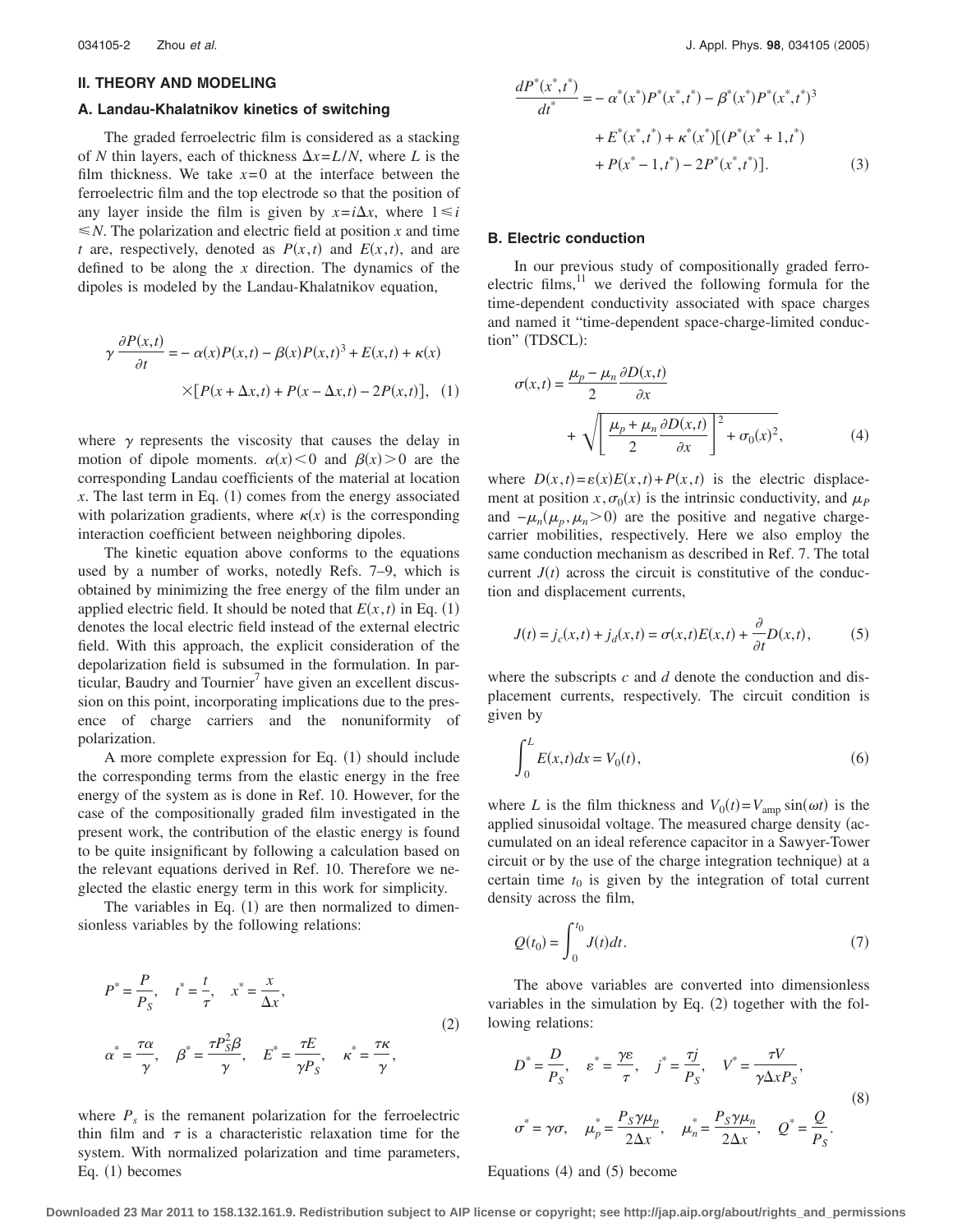| Fig.         | $P_r^*$       | $E_c^*$ | $\epsilon^*/\epsilon_0(10^{-2})$ | $\sigma_0^*(10^{-4})$ | $L^*$ | $\mu^*_{P}(10^{-3})$ | $\mu_n$ |
|--------------|---------------|---------|----------------------------------|-----------------------|-------|----------------------|---------|
| $\mathbf{1}$ | $0.3 + 0.04x$ | 0.2     | $2.6 + 0.033x$                   |                       | 30    | 0.01                 | 0.1     |
| 2(a)         | $0.3 + 0.04x$ | 0.3     | $2.6 + 0.033x$                   | 2                     | 30    | 0.01                 | 0.1     |
| 2(b)         | $1.5 - 0.04x$ | 0.3     | $3.6 - 0.033x$                   | 2                     | 30    | 0.01                 | 0.1     |
| 2(c)         | $0.3 + 0.04x$ | 0.3     | $3.6 - 0.7x + 0.0222x^2$         | 2                     | 30    | 0.01                 | 0.1     |
| 2(d)         | $1.5 - 0.04x$ | 0.3     | $2.6 - 1.3x + 0.0444x^2$         | 2                     | 30    | 0.01                 | 0.1     |
| 3(a)         | $0.3 + 0.04x$ | 0.3     | $2.6 + 0.033x$                   | 2                     | 30    | 0.01                 | 0.5     |
| 3(b)         | $0.3 + 0.04x$ | 0.3     | $2.6 + 0.033x$                   | $\overline{c}$        | 30    | 0.01                 | 0.01    |
| 4(a)         | $0.3 + 0.04x$ | 0.3     | $2.6 + 0.033x$                   | 2                     | 20    | 0.01                 | 0.1     |
| 4(b)         | $0.3 + 0.04x$ | 0.3     | $2.6 + 0.033x$                   | $\overline{c}$        | 100   | 0.01                 | 0.1     |

5 0.3+0.04*x* 0.3 2.6+0.033*x* 2 30 0.01 0.1

TABLE I. The dimensionless parameters used in our calculations.

$$
\sigma^*(x^*, t^*) = (\mu_p^* - \mu_n^*) \frac{\partial D^*(x^*, t^*)}{\partial x^*} + \sqrt{\left[ (\mu_p^* + \mu_n^*) \frac{\partial D^*(x^*, t^*)}{\partial x^*} \right]^2 + \sigma_0^*(x^*)^2}, \quad (9)
$$

$$
J^*(t^*) = j_c^*(x^*, t^*) + j_d^*(x^*, t^*)
$$
  
=  $\sigma^*(x^*, t^*) E^*(x^*, t^*) + \frac{\partial}{\partial t^*} D^*(x^*, t^*).$  (10)

Also, the form of Eqs.  $(6)$  and  $(7)$  does not change if written in terms of the dimensionless variables.

We have chosen the following values of the parameters:  $f^*$  =0.02 and  $E_{\text{amp}}^*$  =1.5 (which, e.g., correspond to  $f$  =1 kHz and  $E_{\text{amp}} = 150 \text{ kV/cm}$  for the graded PZT thin film) for the calculations, where  $E_{\text{amp}}^* = V_{\text{amp}}^*/L^*$  is the normalized applied electric-field amplitude, while  $L^* = L/\Delta x$  is the normalized film thickness. Unless stated otherwise, these values have been retained for obtaining all of the results presented in this paper. Also, it is found through calculation that the effects of  $\kappa(x)$  on the results are quite limited. Hence we have neglected  $\kappa(x)$  in the simulation. All the modeled results are picked from the application time to the sixth cycle of the external ac field to examine the shift effect.

#### **III. RESULTS AND DISCUSSION**

The purpose of this paper is to gain a deeper understanding of the conditions under which large polarization offset occurs or otherwise. The selection of parameters in fitting a particular experiment is based on the relations in Eqs. (2) and (8). The parameters used in our modeling are listed in Table I, where  $\varepsilon_0$  is the permittivity of vacuum.

## **A. Effects of polarization and permittivity gradients**

The anomalous vertical offset of hysteresis loops are usually observed in graded ferroelectric films (e.g., temperature or compositionally graded). For these kinds of materials, the ferroelectric, dielectric, and electric properties may vary across the thickness due to the composition gradient or to any other stimulus (temperature, mechanical stress, etc.). Investigation of the critical variables which have to be graded to lead to the offsets can help in understanding the rather complicated anomalous shift mechanism. Figure 1 shows the

downward shifting loops when only  $P_r^*$  and  $\varepsilon^*$  are linearly increasing across the film thickness direction. Our simulations show that the remanent polarization and permittivity gradients are already sufficient to demonstrate the shift phenomenon. Figure 2(a) is obtained with the same  $P_r^*$  and  $\varepsilon^*$ gradients but different  $E_c^*$  and  $\sigma_0^*$  as in Fig. 1. Furthermore, it is found that  $E_c^*$  and  $\sigma_0^*$  gradients (e.g., we have tried 0.1–2 for both  $E_c^*$  and  $\sigma_0^*$  gradients) do not impose any significant effects on the final results. It is also found that being graded only in either  $\varepsilon^*$  or  $P_r^*$  is not sufficient to lead to the vertical offset.

We have numerically validated that  $E_c^*$  and  $\sigma_0^*$  gradients do not lead to nor sensitively affect offsets. We therefore assume  $E_c^*$  and  $\sigma_0^*$  to be constant in the following calculations for simplicity. On inverting the  $P_r^*$  and  $\varepsilon^*$  gradient directions (decreasing with  $x^*$ ), it is found that the vertical shifting is in the upward direction, as shown in Fig.  $2(b)$ . The vertical shifting effect will become more notable for larger gradients of  $P_r^*$  and  $\varepsilon^*$ . Interestingly, there is no shifting effect at all if the uniform gradients of remanent polarization and permittivity are in opposite directions. The loops will only display a vertical shift with nonlinear permittivity variation across the thickness direction for this opposing gradients case. Here we used a simple quadratic function to describe the permittivity profile (Table I). Figure  $2(c)$  shows the downward shifting loops with linearly increasing  $P_r^*$  but nonlinearly de-



FIG. 1. The shifting of hysteresis loops when only  $P_r^*$  and  $\varepsilon^*$  are linearly increasing with *x*\* .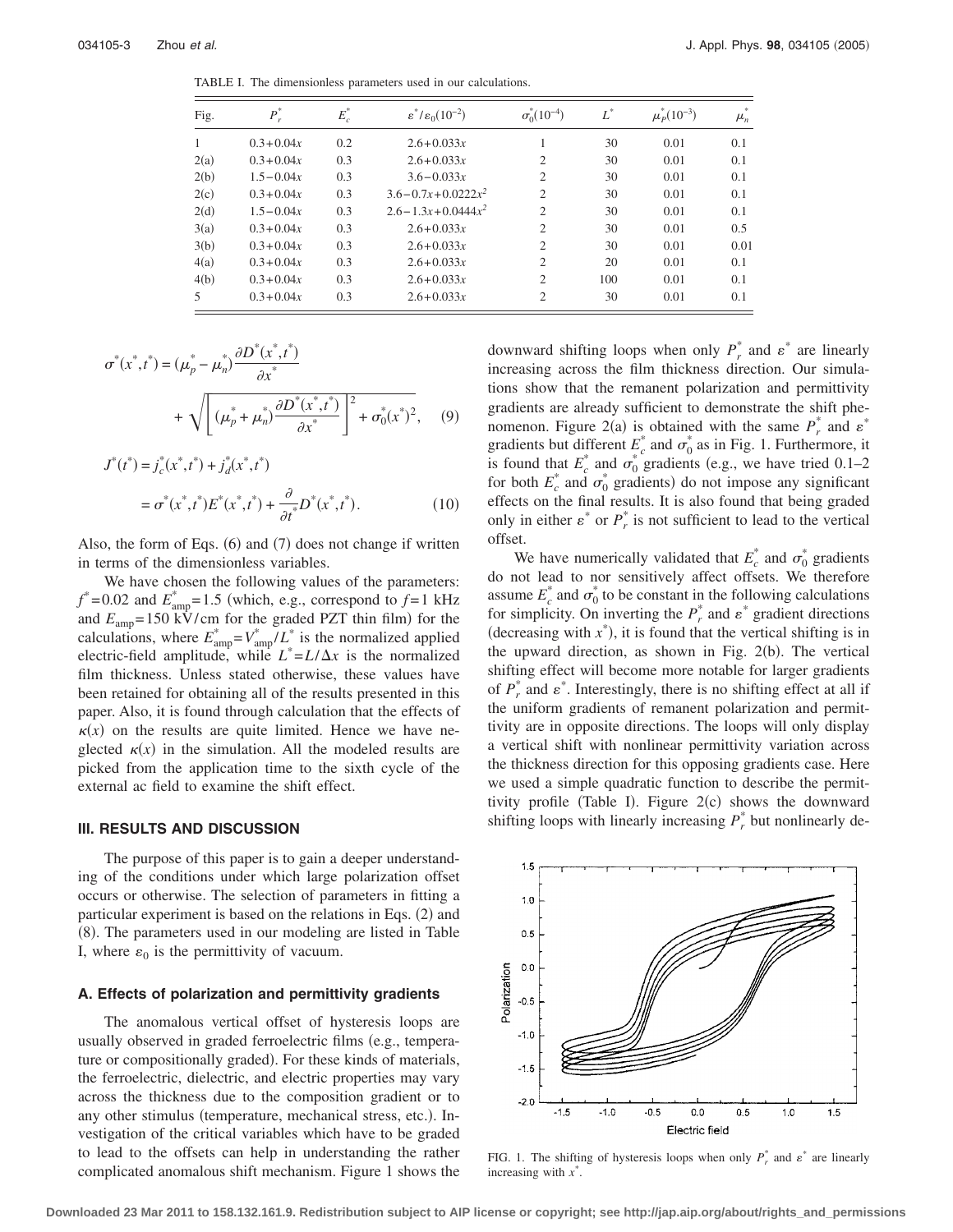

FIG. 2. The shifting of hysteresis loops (a) with linearly increasing  $P_r^*$ and  $\varepsilon^*$  gradients, (b) with linearly decreasing  $P_r^*$  and  $\varepsilon^*$  gradients, (c) with linearly increasing  $P_r^*$  gradient but nonlinearly decreasing  $\varepsilon^*$  gradient, and (d) with linearly decreasing  $P^*_{r}$ gradient but nonlinearly increasing  $\varepsilon$ <sup>\*</sup> gradient along the film thickness direction.

creasing  $\varepsilon^*$  along the film thickness direction. Similarly, the simulated upward shifting hysteresis loops shown in Fig.  $2(d)$  are calculated with linearly decreasing  $P_r^*$  but nonlinearly increasing  $\varepsilon^*$  along the film thickness direction. From the above simulation results, we can see that the shifting direction is mostly determined by the gradient direction of  $P_{r}^{*}$ . The polarization offset is positive (negative) with negative (positive)  $P_r^*$  gradient. This point is validated by experimental results reported in the literature.<sup>12–15</sup>

# **B. Effect of charge-carrier mobilities and film thickness**

The phenomena of asymmetric leakage current have been observed in many thin-film materials, and it has been theoretically demonstrated that space charges are likely responsible for the occurrence of polarization offsets in graded ferroelectrics. The purpose of this section is to investigate the effects of free charge-carrier mobilities on the anomalous hysteretic behavior in graded thin films. In this calculation, the remanent polarization and permittivity are assumed to be linearly varying with  $x$  in the same direction. Figures  $3(a)$ and 3(b) show the simulated hysteresis loops by adopting different negative charge-carrier mobilities. As  $\mu_n^*$  decreases, the vertical "shift" decreases. It is interesting to note that the modeled hysteresis loop is very symmetrical and centered at the origin of the axes when the mobility is small enough (e<sub>2</sub>g.,  $\mu_n^*$ =0.01). It is also found that when  $\mu_p^*$  is smaller than  $\mu_n^*$  by an order, an almost maximum vertical shift is observed. Any further reduction in  $\mu_p^*$  will have little effect in the vertical shift. When the values for  $\mu_p^*$  and  $\mu_n^*$  are interchanged, the hysteresis loop shifts to the opposite direction with an almost unchanged shift magnitude after a certain number of cycles.



FIG. 3. The simulated hysteresis loops (a) when  $\mu_n^* = 0.5$ , and (b) when  $\mu_n^* = 0.01$ .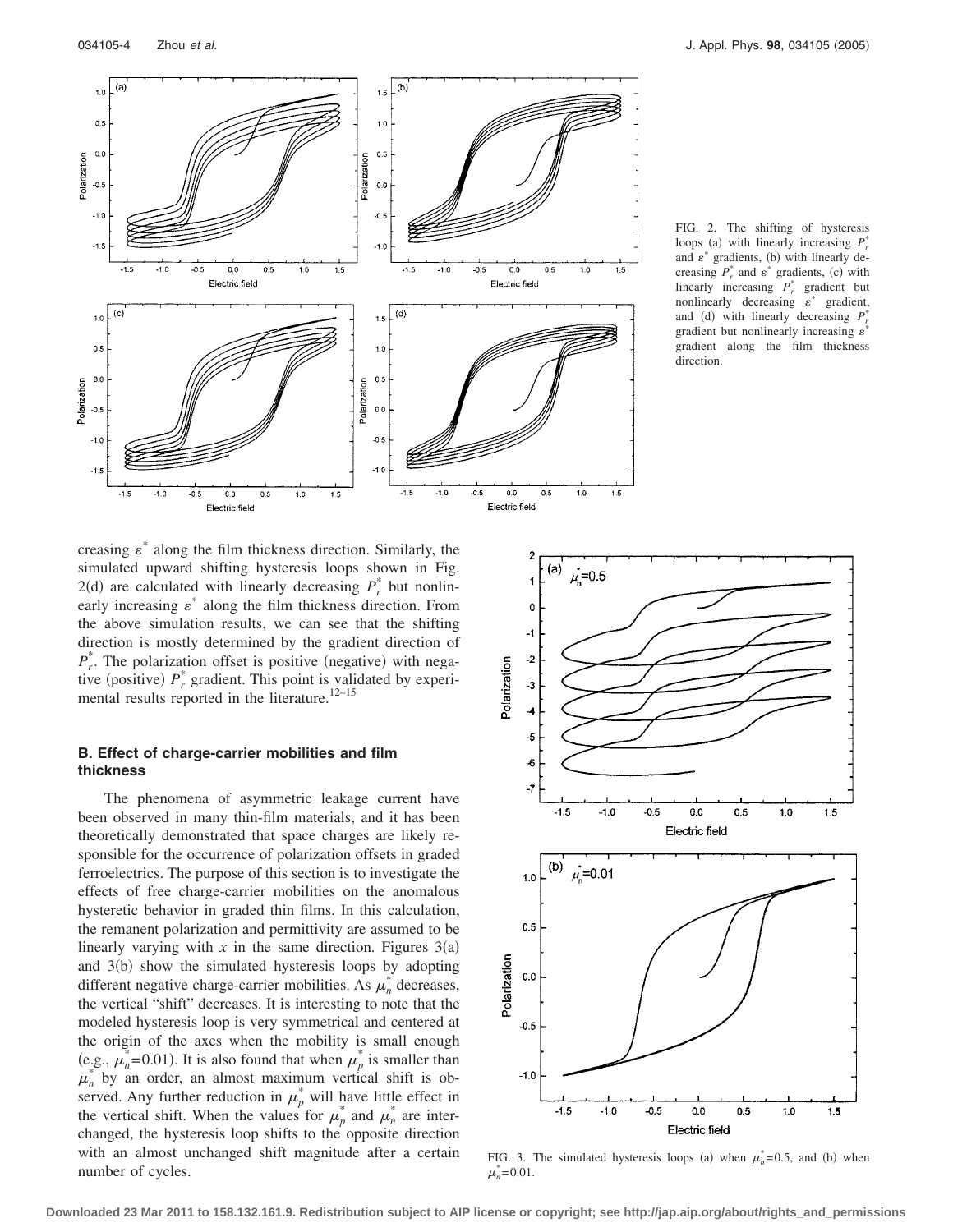

FIG. 4. Effect of thickness of ferroelectric thin film on the simulated hysteresis loops (a) when  $L^*=20$ , and (b) when  $L^*=100$ .

Figure 4 shows the effect of film thickness on the hysteresis loops. As the thickness increases, the vertical shift decreases. There is almost no vertical shift when the film is thick enough (e.g.,  $L^* = 100$ ). In fact, it is found that there will be notable polarization offset only when the thickness lies between 10 nm and 3  $\mu$ m by modeling the compositionally graded PZT thin film. This is also the range of experimental measurements where notable vertical shifts of the hysteresis loop are reported in the literature.<sup>12–15</sup>

In our previous study of compositionally graded ferroelectric films, we have already demonstrated that the polarization gradient across a ferroelectric film can lead to asymmetric conduction, which we believe provides a mechanism for the polarization offset phenomenon. Now it is worth further examining the asymmetric conduction current. From Eqs. (4) and (6), we can see that the charge offset  $Q^*(t^*)$ should come from either or both of the two parts: one is the conduction-current-induced charge accumulation  $Q_c^*(x^*, t^*)$  $=f_0^t j_c^*(x^*, t^*) dt^*$ ; the other is the displacement-currentinduced charge accumulation  $Q_d^*(x^*, t^*) = \int_0^t \int_{d}^* (x^*, t^*) dt^*$ . Figure 5 shows the time development of  $Q_c^*, Q_d^*$ , and the total *Q*\* . From the figure, it is evident that the displacementcurrent-accumulated charge  $Q_d^*$  repeats itself quite well in successive field cycles while the conduction-current-induced



FIG. 5. Time development of charge densities induced by the conduction, displacement, and total currents.

charge  $Q_c^*$  develops to larger negative values with time. It is therefore obvious that the charge offset comes mostly from the conduction-current-induced charge accumulation  $Q_c^*$ . Hence the simulation results confirm our previous notion that the asymmetric electric conduction mechanism is a major contributor to the polarization offsets observed in experiments.

Summing up, the above simulation results show that apart from polarization and permittivity gradients, the effects of charge-carrier mobility and film thickness are also important factors determining the vertical offset behavior. Although the cases discussed here are simplified and not exhaustive, they, however, represent reasonable first approximations to some possible variation in properties within realistic graded ferroelectric films [e.g., both  $P_r$  and  $\varepsilon$ are almost linearly varied with Zr concentration for the continuous compositionally graded Pb(Zr<sub>y</sub>Ti<sub>1−y</sub>)O<sub>3</sub> ferroelectric structures where *y* varies from 0.2 to 0.56]. In fact, a linearly graded polarization assumption is also adopted by Pintilie *et al.*<sup>6</sup> Our results indicate that the effect of vertical offset can be enhanced by the following conditions:

- (1) The remanent polarization and permittivity gradients are in the same direction and large enough within the graded ferroelectric;
- (2) Either the positive or negative charge mobility is reasonably large, with a nonzero difference between them; and
- (3) The film should be thin enough, e.g.,  $\leq 3 \mu$ m for PZT.

Our simulation results are valid for the film with a continuous gradient, but should also be valid for films in which polarization increases or decreases in steps from one layer to the other. This study has provided direction for obtaining large vertical offsets in graded ferroelectric thin films for developing new applications. However, further efforts are required to understand the detailed charge dynamics of the shift mechanism.

#### **ACKNOWLEDGMENT**

The authors acknowledge the support of an internal grant from The Hong Kong Polytechnic University.